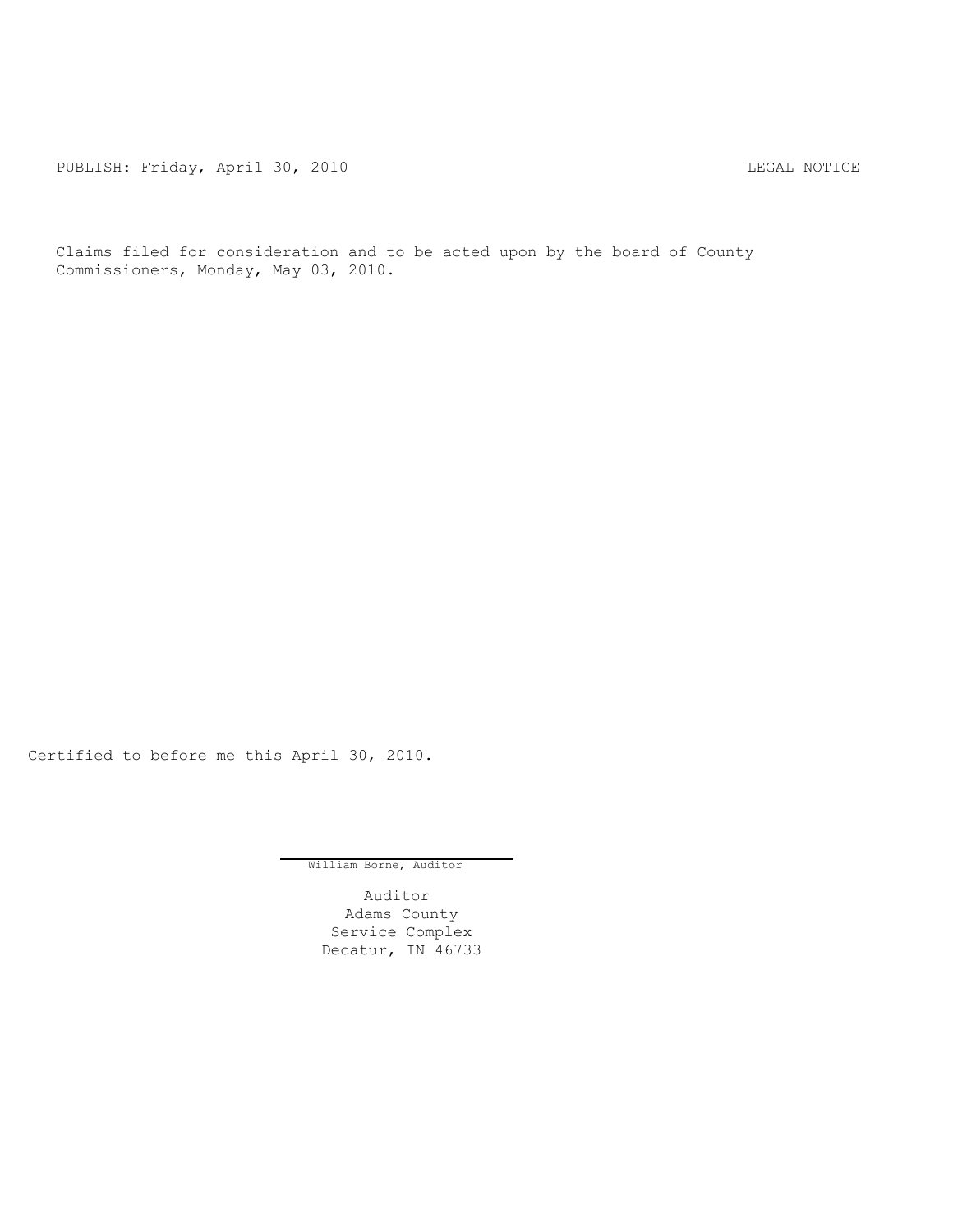

## **Claims Docket for Newspaper Adams County, Indiana**

## For Period: **3/25/2010** to **4/12/2010**

*313 W. Jefferson St. Decatur, IN 46733 (219) 724-2600*

## Date Claims to be Paid: **5/3/2010**

| Vendor                           | Amount    | Vendor                          | Amount    |
|----------------------------------|-----------|---------------------------------|-----------|
| <b>Adams County Auto Supply</b>  | 298.47    | Adams Memorial Hospital         | 32,454.30 |
| Adams County Solid Waste         | 6.12      | <b>Adams County Treasurer</b>   | 55,597.77 |
| Indiana Michigan Power           | 9,130.09  | American Wire Rope & Slin       | 98.26     |
| Appraisal Research Corpor        | 17,103.13 | Arnold Lumber Company           | 19.20     |
| Baker And Sons Plumbing &        | 78.00     | Berne Ready Mix                 | 428.11    |
| <b>Berne Police Department</b>   | 218.00    | Berne Tri-Weekly News           | 8.15      |
| Hoosier Blue Flame               | 169.50    | Brateman's                      | 513.37    |
| Butler, Fairman, & Seufer        | 17,955.00 | Bowers, Charles                 | 2,333.33  |
| Chet's Pest Control              | 120.00    | Cintas Location #338            | 46.06     |
| City Of Decatur                  | 3,565.39  | Decatur True Value              | 31.48     |
| <b>Complete Printing Service</b> | 430.00    | Courtesy Ford, Inc.             | 32.70     |
| Craigville Telephone Comp        | 119.60    | Sigworth, Darrell W.            | 39.60     |
| Decatur Daily Democrat           | 531.87    | Decatur Dental Service          | 268.00    |
| Decatur Tire Center              | 97.00     | Douglas L. Bauman               | 50.00     |
| <b>Emergency Radio Service</b>   | 908.00    | <b>Everett Drainage</b>         | 39,815.78 |
| Geneva Police Department         | 103.00    | Gordon Food Service             | 5,124.95  |
| Drake, Gregory L.                | 60.00     | Verizon North                   | 155.28    |
| Hall Signs                       | 93.00     | Hilty Engine Service            | 1,800.00  |
| K-Mart                           | 24.69     | Kiess Electric                  | 157.02    |
| Lehman Feed Mill                 | 1,577.95  | Gresla, Mark S. Md              | 480.25    |
| Meshberger Brothers Stone        | 12,053.82 | Michael Todd And Company        | 218.77    |
| Monroe Water Department          | 211.63    | National Oil And Gas            | 377.85    |
| Nipsco                           | 1,937.54  | Park Center, Inc.               | 47.80     |
| Paul W. Reidenbach Equipm        | 11.00     | Portland Motor Parts, Inc.      | 1.72      |
| Bollenbacher, Rodney G.          | 50.00     | Thompson, Roger                 | 60.00     |
| Smitley, Ronnie L.               | 50.00     | Roto-Rooter                     | 225.00    |
| Selking International            | 264.90    | Sherwin-Williams                | 26.19     |
| Shifferly Dodge                  | 155.52    | Steven R. Jenkins Company       | 959.92    |
| <b>Stone-Street Quarries</b>     | 835.28    | <b>Summit Radiology</b>         | 118.00    |
| Print Shop                       | 1,968.25  | Top Supply Company              | 108.70    |
| Townsend'sTire Service,          | 196.00    | U.S. Postmaster                 | 5.00      |
| Wal-Mart / GEMB                  | 175.82    | Welder Services, Inc.           | 45.72     |
| West Payment Center              | 1,515.81  | Witham Toxicology Laboratory    | 2,440.00  |
| D & D Auto Repair                | 962.89    | Christopher E. Harvey           | 2.30      |
| Burry, Herman, Miller, Brown     | 400.00    | Swiss City Veterinary           | 555.00    |
| Ikon Office Solutions            | 10,317.00 | National Serv-All               | 105.59    |
| CenturyLink                      | 5,302.33  | Adams County Highway Department | 1,591.60  |
| Imi Irving Material, Inc.        | 479.18    | Patrick Norton                  | 292.72    |
| CMC, LLC                         | 2,145.00  | Rudd Equipment                  | 234.49    |
| Paul Norr                        | 78.80     | Zep Manufacturing Company       | 132.21    |
| Judith E. Affolder               | 30.00     | Angie White                     | 25.52     |
| DuWayne W. Herman                | 25.00     | Purdue University               | 50,493.16 |
| Adam T. Miller                   | 50.00     | Waste Management                | 182.45    |
| <b>B</b> Secure Alarm Systems    | 722.00    | Sirchie                         | 36.67     |
| Nimeo, Inc.                      | 823.59    | Don Myers Plumbing              | 13,549.00 |
| Jackson Oil & Solvents, I        | 892.85    | W. A. Jones And Son             | 115.73    |
| Indiana County Home Assoc        | 50.00     | Boys & Girls Club               | 6,600.00  |
| Chad W. Sprunger                 | 1,042.33  | Zurcher Tire, Inc.              | 851.66    |